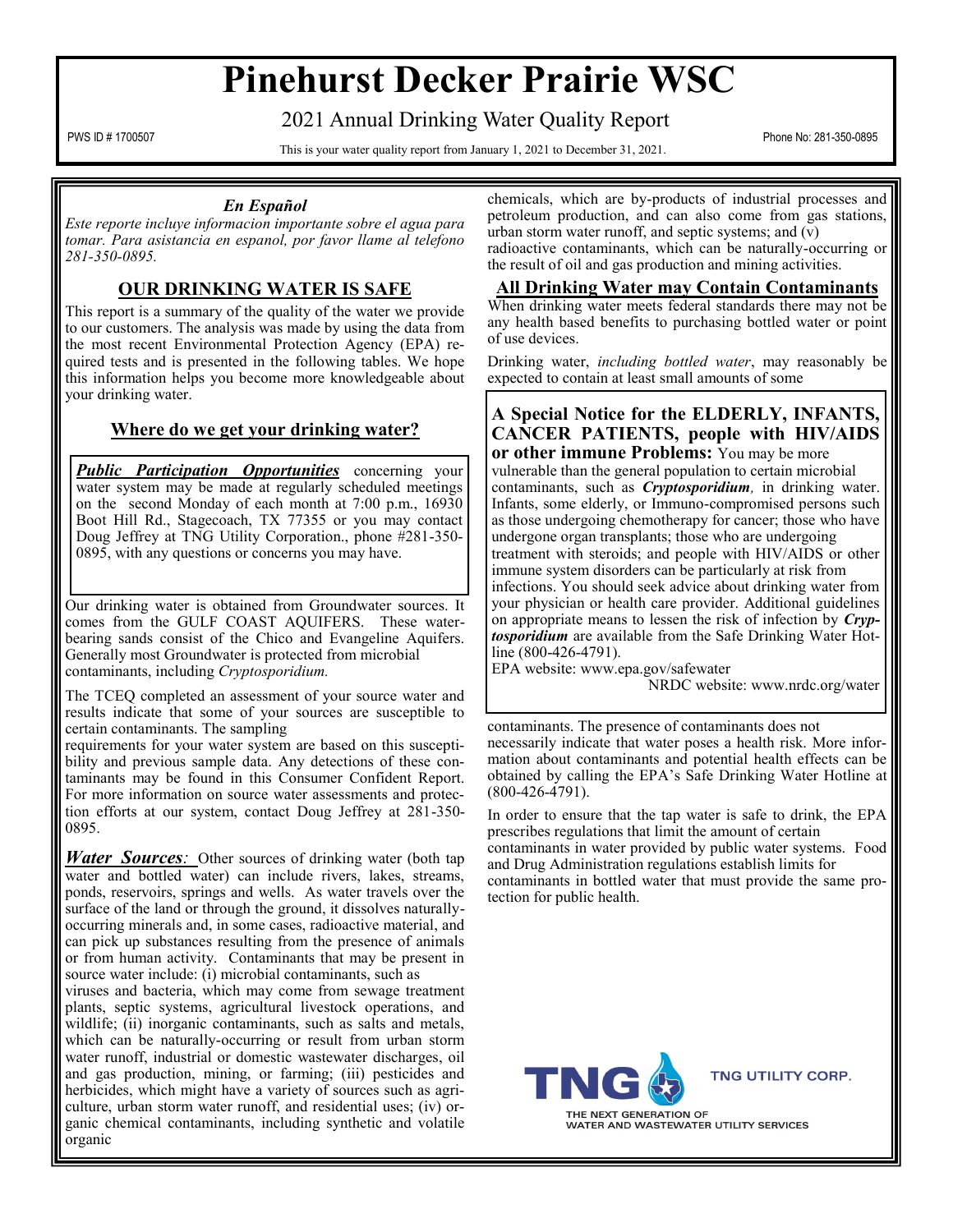#### *About the Following Table*

The following table contains all of the federally regulated or monitored chemical constituents which have been found in your drinking water. USEPA requires water systems to test up to 97 constituents. The data presented in the report is from the most recent testing done in accordance with the regulations.

#### *Abbreviations and Definitions*

**Avg:** Regulatory compliance with some MCLs are based on running annual average of monthly samples. **Maximum Contaminant Level (MCL)** - The highest level of a contaminant that is allowed in drinking water. MCL's are set as close to the MCLG's as feasible using the best available treatment technology.

Level 1 Assessment: A Level 1 assessment is a study of the water system to identify potential problems and determine (if possible) why total coliform bacteria have been found in our water system.

**Maximum Contaminant Level Goal (MCLG)** - The level of contaminant in drinking water below which there is no known or expected risk to health. MCLG's allow for a margin of safety. Level 2 Assessment: A Level 2 assessment is a very detailed study of the water system to identify potential problems and determine (if possible) why an E. coli MCL violation has occurred and/ or why total coliform bacteria have been found in our water system on multiple occasions.

**Maximum Residual Disinfectant Level (MRDL)** - The highest level of disinfectant allowed in drinking water. There is convincing evidence that addition of a disinfectant is necessary for control of microbial contaminants.

**Maximum Residual Disinfectant Level Goal (MRDLG)** - The level of a drinking water disinfectant below which there is no known or expected risk to health. MRDLGs do not reflect the benefits of use of disinfectants to control microbial contamination. **Treatment Technique (TT)**– A required process intended to reduce the level of a contaminant in drinking water.

Action Level (AL)– The concentration of a contaminant which, if exceeded, triggers treatment or other requirements which a water system must follow.<br>Action Level Goal (ALG)- The level of a contaminant in drinking water bel

**MFL:** million fibers per liter (a measure of asbestos)

**ppm** - milligrams per liter or parts per million-or one ounce in 7,350 gallons of water.

**ppb** - micrograms per liter or parts per billion-or one ounce in 7,350,000 gallons of water.

**pCi/l -** pico curies per liter *(a measure of radioactivity)*  **N/A** - not applicable

**mrem**– millirems per year (a measure of radiation absorbed by the body)

**NTU**-nephelometric turbidity units ( a measure of turbidity)

**ppt**– parts per trillion, or nanograms per liter (ng/L)

**ppq**– parts per quadrillion, or picograms per liter (pg/L)

## *Availability of Unregulated Contaminant Monitoring Rule (UCMR)*

We participated in gathering data under the UCMR in order to assist EPA in determining the occurrence of possible drinking water contaminants. This data may also be found on EPA's web site at http://www.epa.gov/safewater/data/ncod.html, or you may call the Safe Drinking Water Hotline at 1-800- 426-4791.

## *Pinehurst Decker Prairie WSC - 2021 Drinking Water Quality Report Data*

| THAT CHINGS.              |                    |                                  |                                    |            |              |                           |                  |                                                                                                                                  |  |
|---------------------------|--------------------|----------------------------------|------------------------------------|------------|--------------|---------------------------|------------------|----------------------------------------------------------------------------------------------------------------------------------|--|
| <b>Collection</b><br>Date | <b>Constituent</b> | <b>Highest Level</b><br>Detected | Range of<br><b>Detected Levels</b> | <b>MCL</b> | <b>MCLG</b>  | Unit of<br><b>Measure</b> | <b>Violation</b> | <b>Source of Constituent</b>                                                                                                     |  |
| 2021                      | Barium             | 0.214                            | $0.214 - 0.214$                    |            | 2            | ppm                       | No               | Discharge of drilling wastes; Erosion of natural<br>deposits; Discharge from metal refineries.                                   |  |
| 2021                      | Fluoride           | 0.18                             | $0.18 - 0.18$                      | 4          | 4            | ppm                       | No               | Erosion of natural deposits; Water additive<br>which promotes strong teeth; Discharge from<br>fertilizer and aluminum factories. |  |
| 2021                      | Selenium           | 4.1                              | $4.1 - 4.1$                        | 50         | 50           | ppb                       | No               | Discharge from petroleum and metal refineries.<br>Erosion of natural deposits; Discharge from<br>mines.                          |  |
| 2021                      | Arsenic            | 2.7                              | $2.7 - 2.7$                        | 10         | $\mathbf{0}$ | ppb                       | No               | Erosion of natural deposits; Runoff from<br>orchards; Runoff from glass and electronics<br>production wastes.                    |  |

#### **Radioactive Contaminants:**

**Inorganics:**

| Collection<br>Date | Constituent                 | <b>Highest Level</b><br>Detected | <b>Range of</b><br><b>Detected Levels</b> | MCL | <b>MCLG</b> | <b>Unit of</b><br>Measure | <b>Violation</b> | <b>Source of Constituent</b>            |
|--------------------|-----------------------------|----------------------------------|-------------------------------------------|-----|-------------|---------------------------|------------------|-----------------------------------------|
| 3/9/2018           | Beta/photo emitters         | 4.6                              | $4.6 - 4.6$                               | 50  |             | $pCi/l^*$                 | No               | Decay of natural and man-made deposits. |
| 3/9/2018           | Gross Alpha                 | 4.0                              | $4 - 4.0$                                 | 15  |             | pCi/l                     | No               | Erosion of natural deposits.            |
|                    | Excluding radon and uranium |                                  |                                           |     |             |                           |                  |                                         |

\*EPA considers 50 pCi/L to be the level of concern for beta articles.

#### **Disinfectant Residuals:**

| Year | <b>Constituent</b> | Average<br>∟evel | <b>Range of Detected</b><br>Level (low - high) | MCL | <b>MRDLG</b> | <b>Unit of</b><br>Measure | <b>Violation</b> | <b>Source of Constituent</b>           |
|------|--------------------|------------------|------------------------------------------------|-----|--------------|---------------------------|------------------|----------------------------------------|
| 2021 | Chlorine Free      | .30              | $0.85 - 1.80$                                  |     |              | ppm                       | No               | Disinfectant used to control microbes. |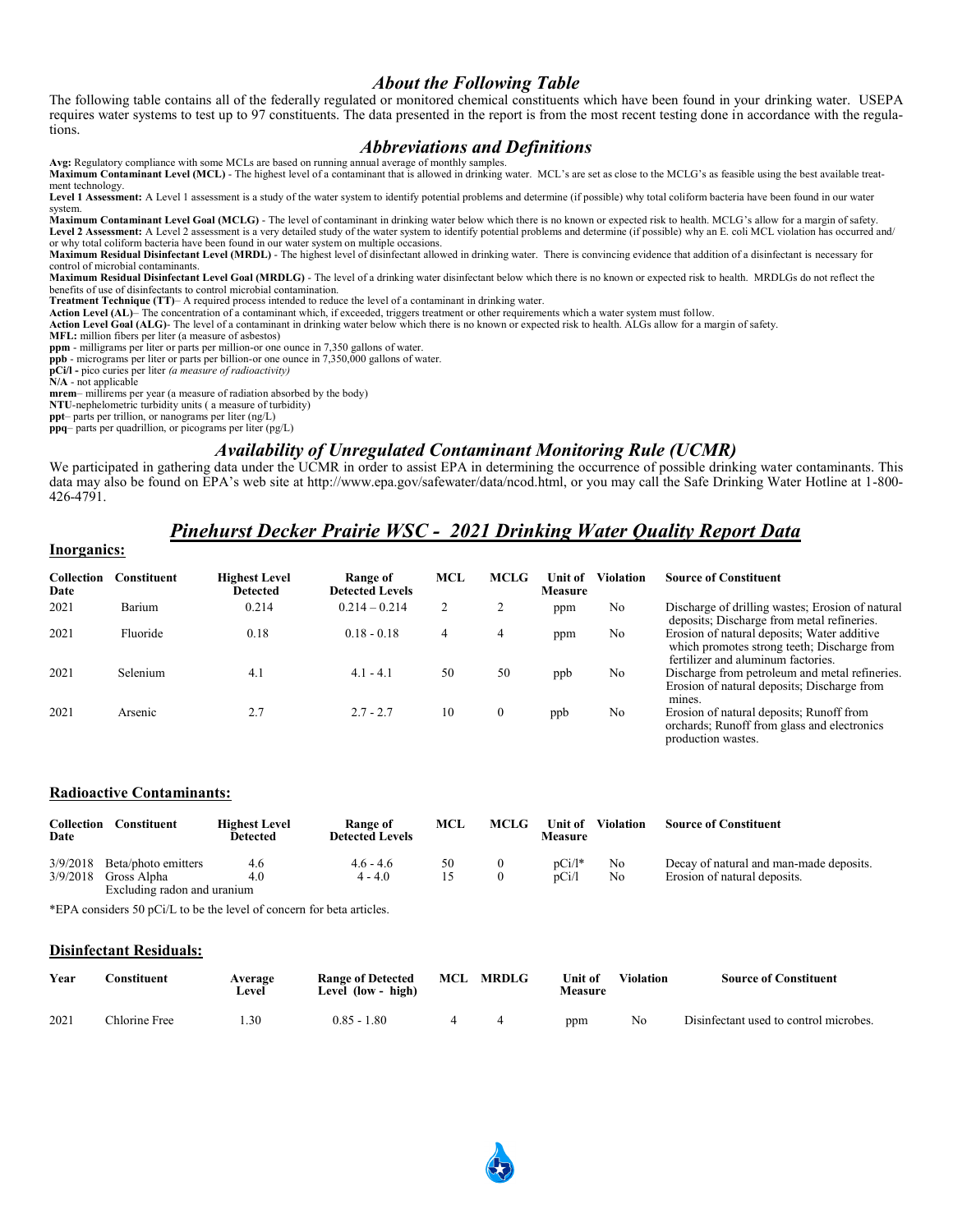#### **Disinfection By-Products:**

| Collection<br>Date | Constituent                  | <b>Highest Level</b><br><b>Detected</b> | Range of<br><b>Detected Levels</b> | MCL | <b>MCLG</b> | Unit of<br>Measure | <b>Violation</b> | <b>Source of Constituent</b>               |
|--------------------|------------------------------|-----------------------------------------|------------------------------------|-----|-------------|--------------------|------------------|--------------------------------------------|
| 2020               | Haloacetic Acids (HAA5)      |                                         | $1.1 - 1.1$                        | 60  | N/A         | ppb                | N                | By-product of drinking water disinfection. |
| 2020               | Total Trihalomethanes (TTHM) |                                         | $8.9 - 8.9$                        | 80  | N/A         | ppb                | N                | By-product of drinking water disinfection. |

\*The value in the Highest Level Detected column is the highest average of all HAA5 and TTHM sample results collected at a location over a year.

**Lead and Copper:** - These samples are taken from the customer taps. Definitions: Action Level Goal (ALG): The level of a contaminant in drinking water below which there is no known or expected risk to health. ALGs allow for a margin of safety. Action Level: The concentration of a contaminant which, if exceeded, triggers treatment or other requirements which a water system must follow.

| Sampled | Date Constituent | The 90th<br>Percentile | <b>Number of Sites</b><br><b>Exceeding Level</b> | Action<br>Level | Unit of<br>Measure | <b>MCLG</b> | Violation | <b>Source of Contaminant</b>                                                                               |
|---------|------------------|------------------------|--------------------------------------------------|-----------------|--------------------|-------------|-----------|------------------------------------------------------------------------------------------------------------|
| 2020    | ∟ead             | 0.689                  |                                                  |                 | ppb                |             |           | Corrosion of household plumbing systems; erosion of<br>natural deposits.                                   |
| 2020    | Copper           | 0.384                  |                                                  | 1.3             | ppm                |             |           | Corrosion of household plumbing systems; erosion of<br>natural deposits. Leaching from wood preservatives. |

\* The 90th percentile of the Lead/ Copper analysis means the top 10% (highest sample results) of all samples collected.

**Recommended Additional Health Information for Lead in Drinking Water:** All water systems are required by the EPA to report the language below.

*"If present, elevated levels of lead can cause serious health problems, especially for pregnant women and young children. Lead in drinking water is primarily from materials and components associated with service lines and home plumbing. This water supply is responsible for providing high quality drinking water, but cannot control the variety of materials used in home plumbing components. When your water has been sitting for several hours, you can minimize the potential for lead exposure by flushing your tap for 30 seconds to 2 minutes before using water for drinking or cooking. If you are concerned about lead in your water, you may wish to have your water tested by an approved laboratory. Information on lead in drinking water, testing methods, and steps you can take to minimize exposure is available from the Safe Drinking Water Hotline or at http://www.epa.gov/safewater/lead."*

#### *Secondary Constituents*

Many constituents (such as calcium, sodium, or iron) which are often found in drinking water, can cause taste, color, and odor problems. The taste and odor constituents are called secondary constituents and are regulated by the State of Texas, not EPA. These constituents are not causes for health concerns, but may greatly affect the appearance and taste of your water. For more information contact TNG at 281-350-0895.

**Total Coliform:** MONTHLY TESTS FOUND NO COLIFORM BACTERIA **Organics:** TESTING WAIVED, NOT REPORTED, OR NONE DETECTED Fecal Coliform: MONTHLY TESTS FOUND NO FECAL COLIFORM BACTERIA **Turbidity:** NOT REQUIRED